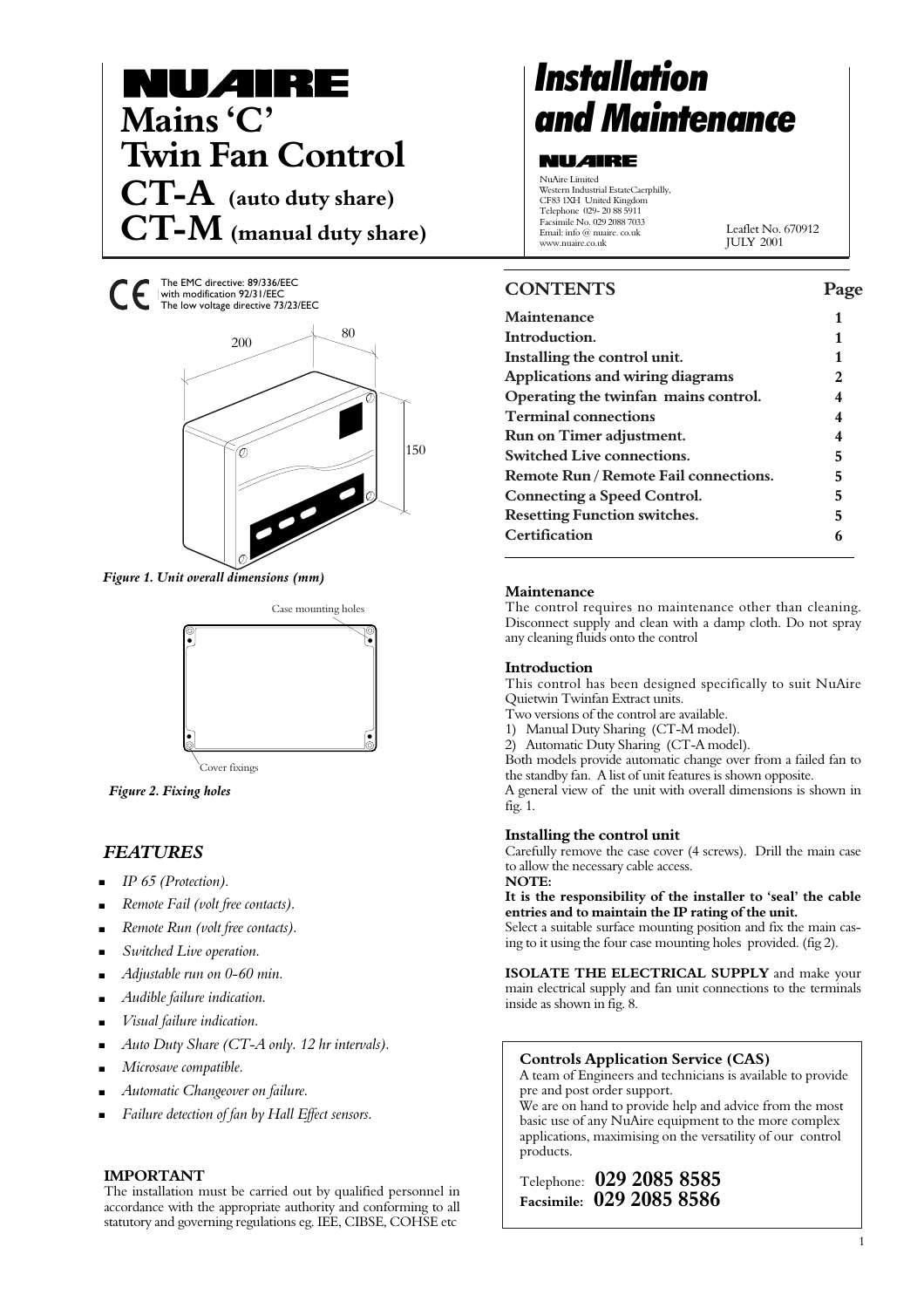# **Control Applications**





*Figure 4.* 

**Single Phase Quietwin units wiring diagram**

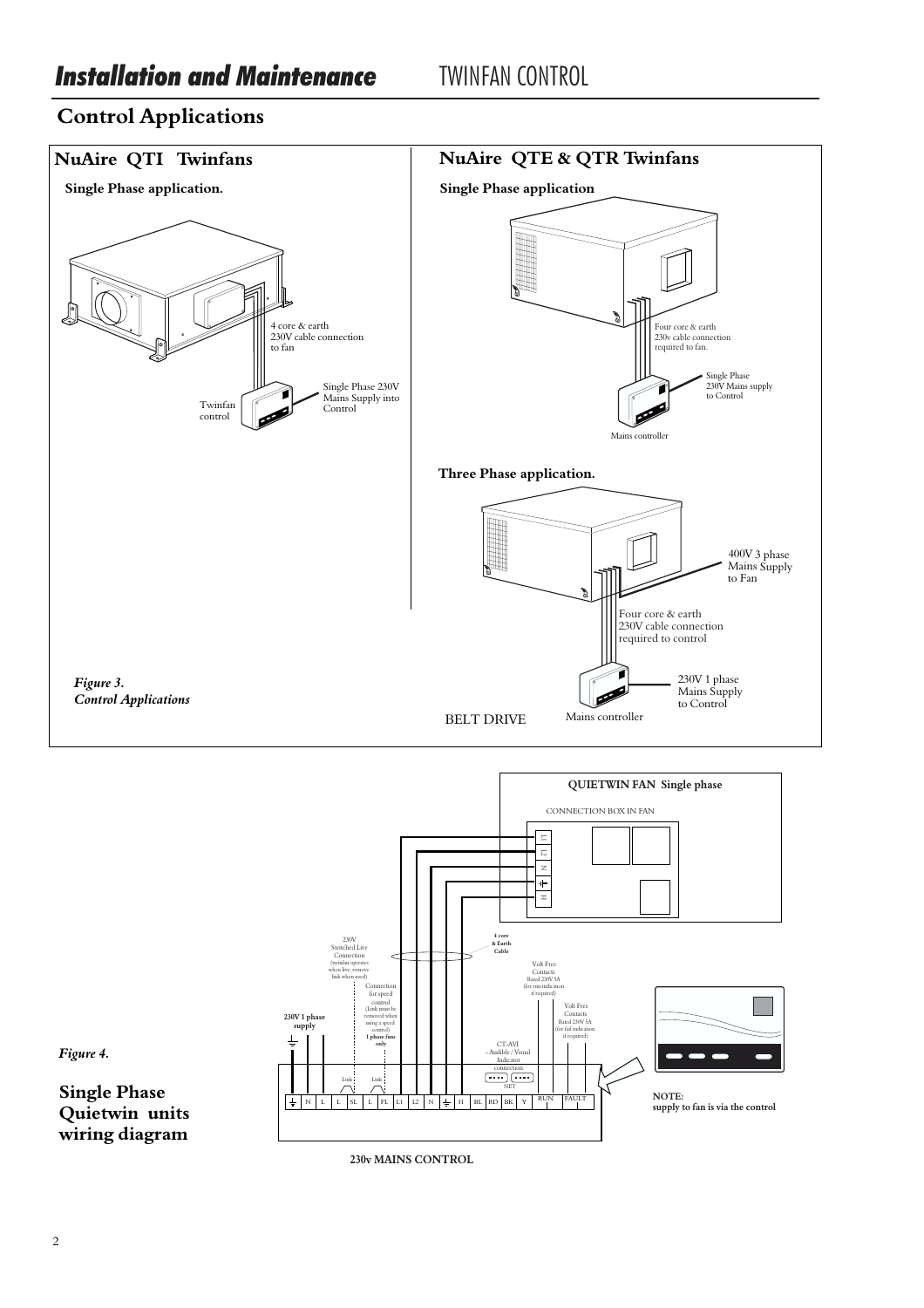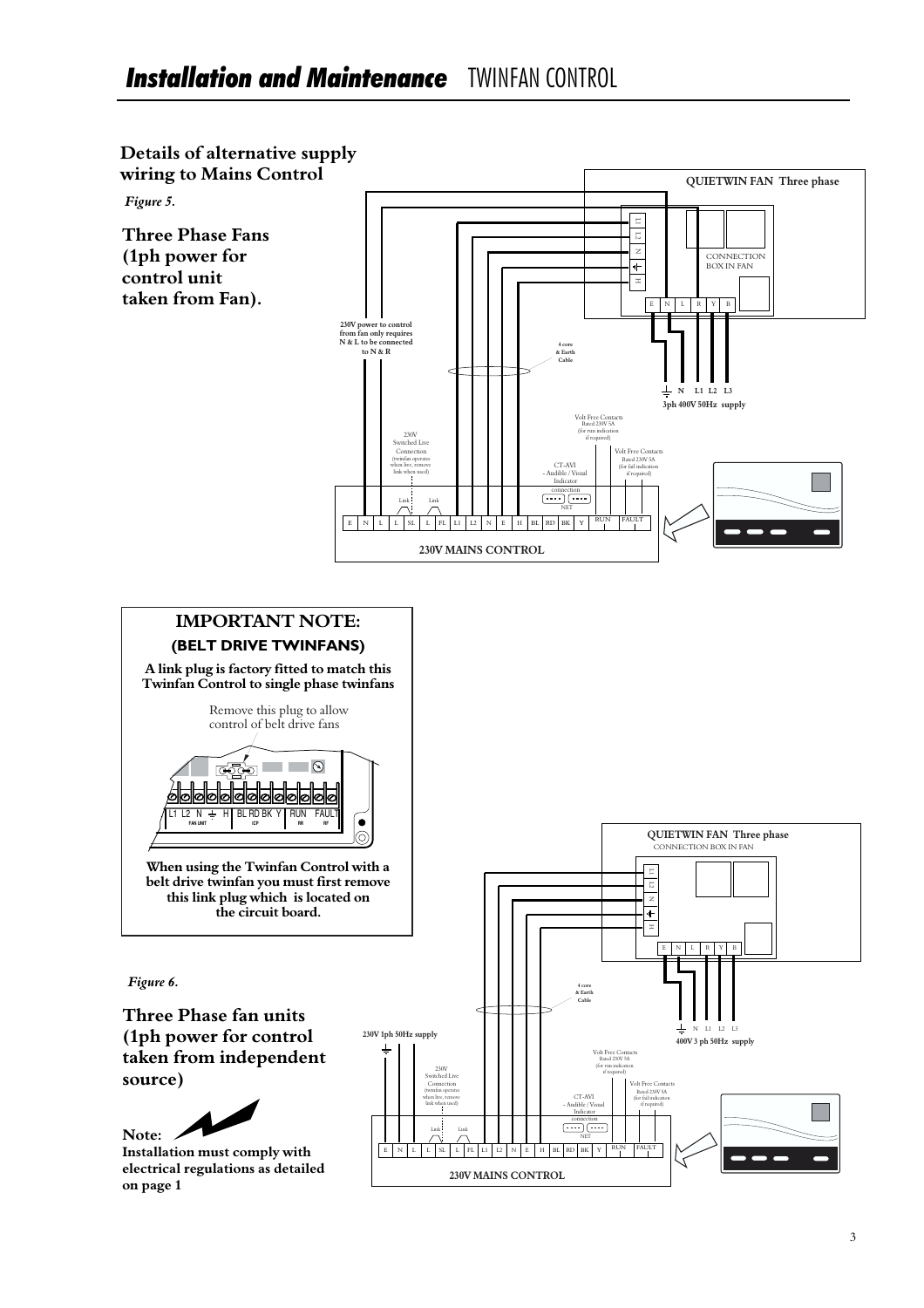# **Operating the Twinfan Mains Control**

Pressing any of the panel buttons will be accompanied by an audible confirmation tone. The button functions are listed below.



*Figure 7. Twinfan Control buttons*

### **Explanation of the button functions.**

### **Fan 1 / Fan 2**

Pressing either button selects that fan to run. If there is a fan failure, the fail indicator will remain illuminated even after the failure has been rectified and the control must be reset (by pressing the fan button to restart the fan.

### **Duty Share**

(This button appears on CT-A models only). Pressing this button will enable or disable the duty sharing feature. When the Duty Share light is on, duty sharing is selected.

### **Fail**

There are two 'FAIL' indicators, one under each Fan button. The fail indicators show which fan has failed. In the event of a failure, an audible alarm will also sound for 15 seconds. If the internal configuration switches have been selected for a continuous audible alarm, the alarm will continue until the fault is rectified.

### **Power**

Pressing this button switches the unit ON or OFF. When switched ON the associated light will show GREEN. When the unit is switched OFF the light will show RED. An AMBER light will indicate the unit is switched ON but there is no 230v signal connected to the SL terminal inside the case.

### **WARNING**

**Switching the unit OFF on the front panel Power button does not isolate the fan or the control.**

# **Main terminal connections**



*Figure 8. Connections to Control.*

# **Run on Timer adjustment**



Run On adjustment 0-60 mins (clockwise)

### *Figure 9. Run on adjustment*

A Run On facility is provided so that when the 230V ac signal is disconnected from the SL terminals the fans can continue to run on for a period of up to 60 minutes. The run on time is set using a rotating screw (See fig. 9).

When the 230V ac signal is disconnected, the power lamp on the front of the unit will illuminate AMBER to indicate there is no SL signal.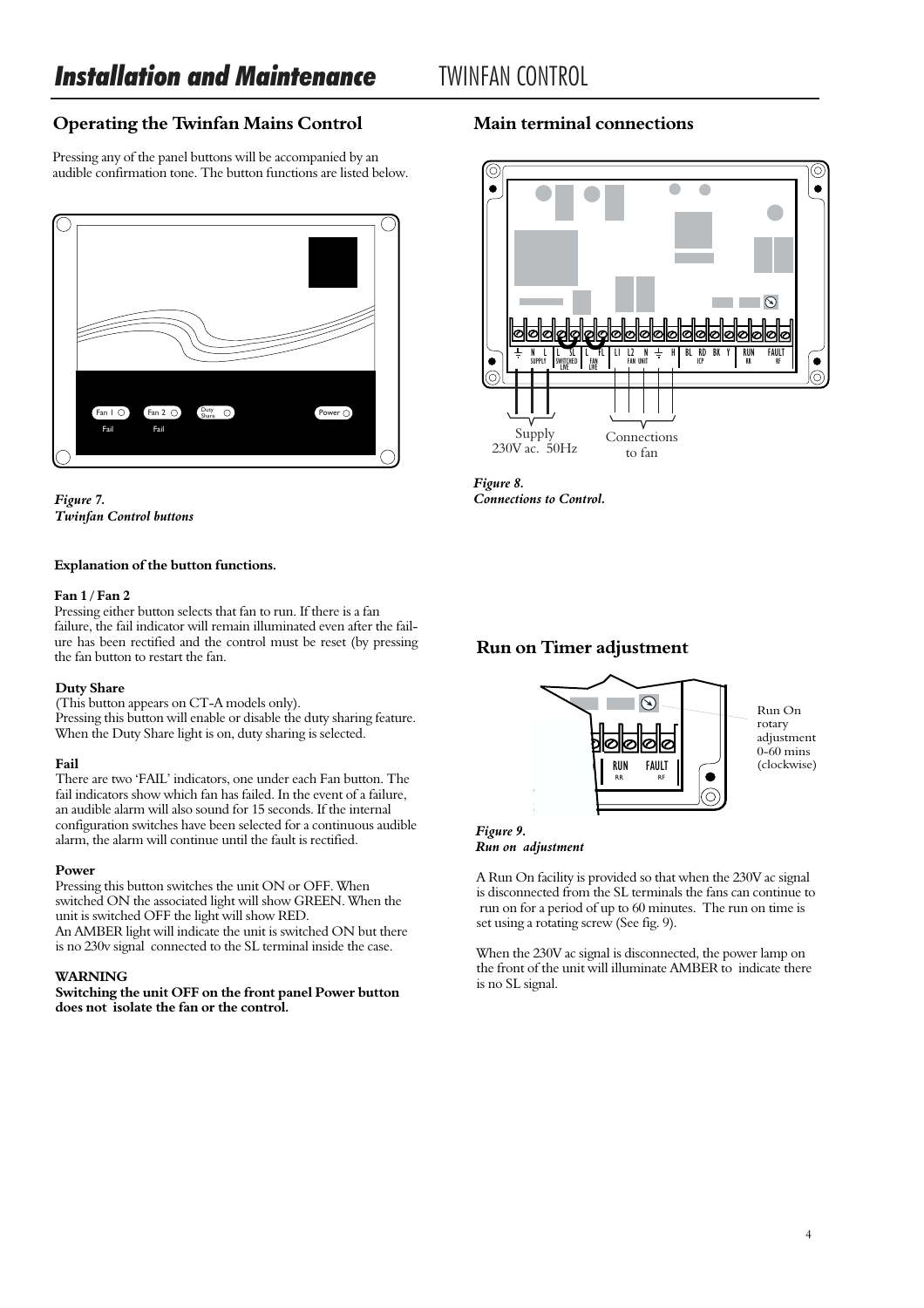# **Switched Live connections**

Typical Uses: PIR. / Light Switch. / BMS.



*Figure 10. Connections for Switched Live.*

A control signal must be routed from the 230V line via the PIR or light switch to the SL terminal on the unit **and the factory link between the terminals L / SL must be removed.** (See figure 10)**.** When 230V ac. is sensed on these terminals, the control will be actuated.

### **NOTE:**

**If you do not require SL switching you should retain the factory fitted link between terminals L & SL and set the run on timer to 0 minutes.**

# **Remote Run and Remote Fail connections**

A volt free relay is included to provide status if any fan is running (Maximum load is 5amp 230V ac.) When a fan is running, A&B are connected. When a fan has failed, C&D are connected.



*Figure 11. Remote Run & Remote Fail connections*

# **Using a Speed Control with a Quietwin**

## **(SINGLE PHASE TWINFANS ONLY)**

When using a Single Phase Twinfan it is possible to connect a Speed Control to modify the output of the fan when commissioning the system. Details of suitable Speed Controls are shown below.

When using a speed control with a single phase Twinfan, the factory link between terminals L and FL must be removed. The output of the Speed control should then be connected to the FL terminal (See figure 12).



# **Speed Control selection**

| <b>Fan Unit Code</b> | <b>Speed Control</b> |
|----------------------|----------------------|
| QTI, QTE, QTR 1-5    | $ESC1-3A$            |
| QTI, QTE, QTR 6      | $ESC1-6A$            |
| QTI, QTE, QTR 7 - 8  | $ESC1-10A$           |

# **Internal user selectable function switches**

A configuration switch block is provided so that the installer can enable or disable certain functions. The small switch block is located just above the 'NET' sockets near the run on timer adjuster (see figure 13)